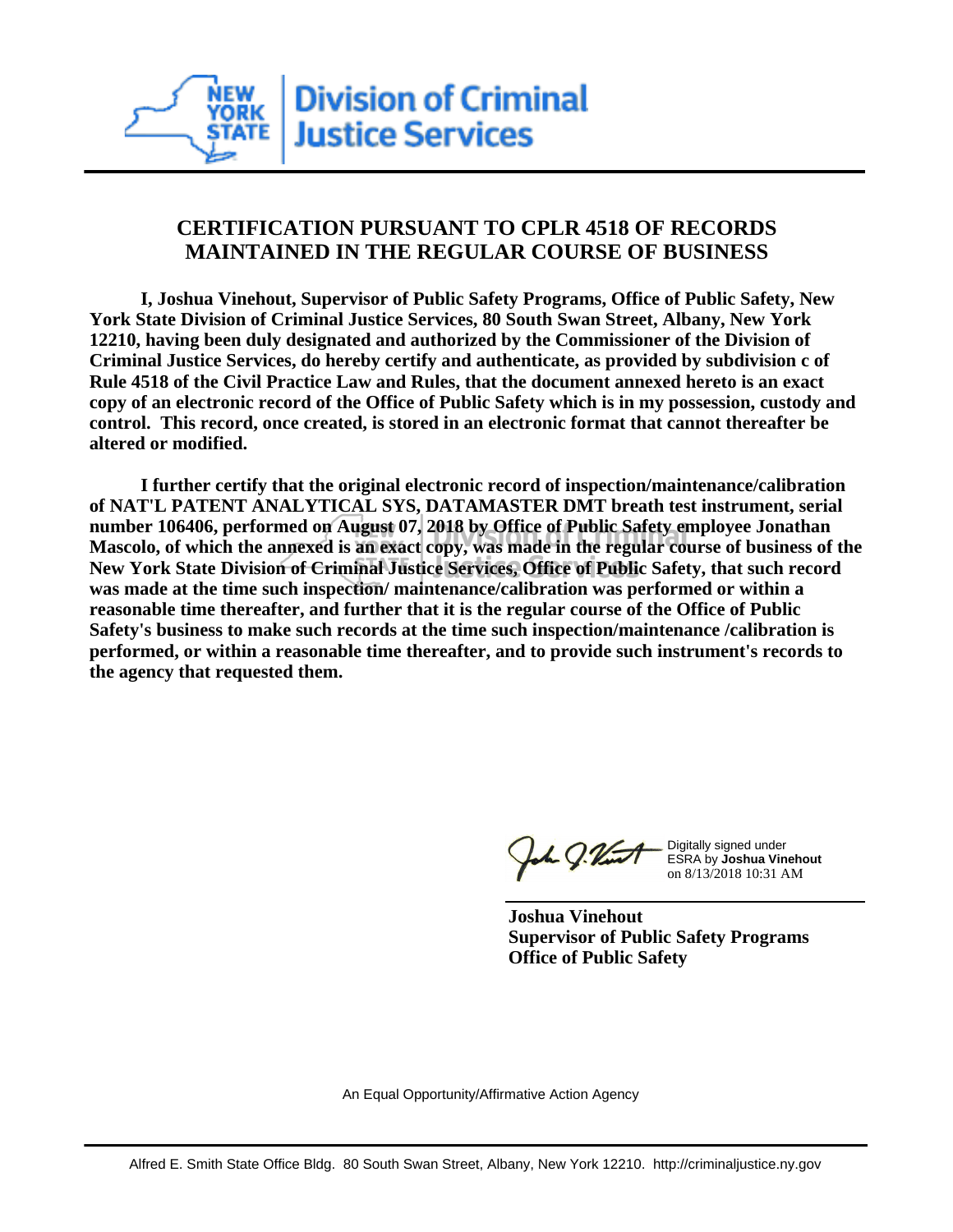# **BREATH TEST INSTRUMENT RECORD OF INSPECTION / MAINTENANCE / CALIBRATION**

### **Name of Submitting Agency: Washington County Sheriff`s Dept Manufacturer: NAT'L PATENT ANALYTICAL SYS Model: DATAMASTER DMT Date: August 07, 2018 Serial Number: 106406**

| <b>Test No</b> | <b>Test Result</b> | <b>Simulator Temperature</b> |
|----------------|--------------------|------------------------------|
|                | 0.100%             | 34.01 degrees centigrade     |
|                | 0.100%             | 34.01 degrees centigrade     |
|                | 0.100%             | 34.01 degrees centigrade     |
|                | 0.100%             | 34.01 degrees centigrade     |

#### **Reference Solution Lot Number: 18010 Reference Solution Standard: 0.10 % at 34.0 degrees centigrade**

**Reference Solution Lot Number: 17271**

**Reference Solution Standard: 0.08 % at 34.0 degrees centigrade**

| <b>Test No</b> | <b>Test Result</b> | <b>Simulator Temperature</b> |
|----------------|--------------------|------------------------------|
|                | 0.079%             | 34.01 degrees centigrade     |
|                | 0.079%             | 34.01 degrees centigrade     |
|                | 0.079%             | 34.01 degrees centigrade     |
|                |                    | 34.01 degrees centigrade     |
|                |                    |                              |

### **Reference Solution Lot Number: 17330**

**Reference Solution Standard: 0.180 % at 34.0 degrees centigrade**

| <b>Test No</b> | <b>Test Result</b> | <b>Simulator Temperature</b> |
|----------------|--------------------|------------------------------|
|                | 0.176%             | 34.01 degrees centigrade     |
|                | 0.176%             | 34.01 degrees centigrade     |
|                | 0.176%             | 34.01 degrees centigrade     |
|                | 0.176%             | 34.01 degrees centigrade     |

 **NAT'L PATENT ANALYTICAL SYS breath test instrument model DATAMASTER DMT, serial number 106406, and have determined that it is accurate and reliable for the determination of ethyl alcohol in the blood by analysis of the breath. The instrument's test results are recorded above and this instrument satisfies all limits and standards established by the New York State Commissioner of Health**   **as enumerated in Part 59, Subchapter D of Chapter II, TITLE 10 (Health) of the Official Compilation of I hereby certify that I have performed any necessary maintenance procedures and calibrated Codes, Rules and Regulations of the State of New York, (10 NYCRR Part 59) as amended.**

 **performed, or within a reasonable time thereafter. I further certify that I made the entries in these records of inspection/maintenance/calibration at the time that such inspection/maintenance/calibration of the above identified breath test instrument was** 

Performed by:

Digitally signed under **Example 20** and the control of the control of the control of the control of the control of the control of the control of the control of the control of the control of the control of the control of th Digitally signed under ESRA by Jonathan Mascolo on 8/7/2018 2:11 PM

**Jonathan Mascolo Highway Safety Equipment Technician Breath Analysis Operator Permit # 45339** Reviewed by:

ESRA by Frank Sgarlata

ESRA by Frank Sgarlata

**Frank Sgarlata Breath Analysis Technical Supervisor**